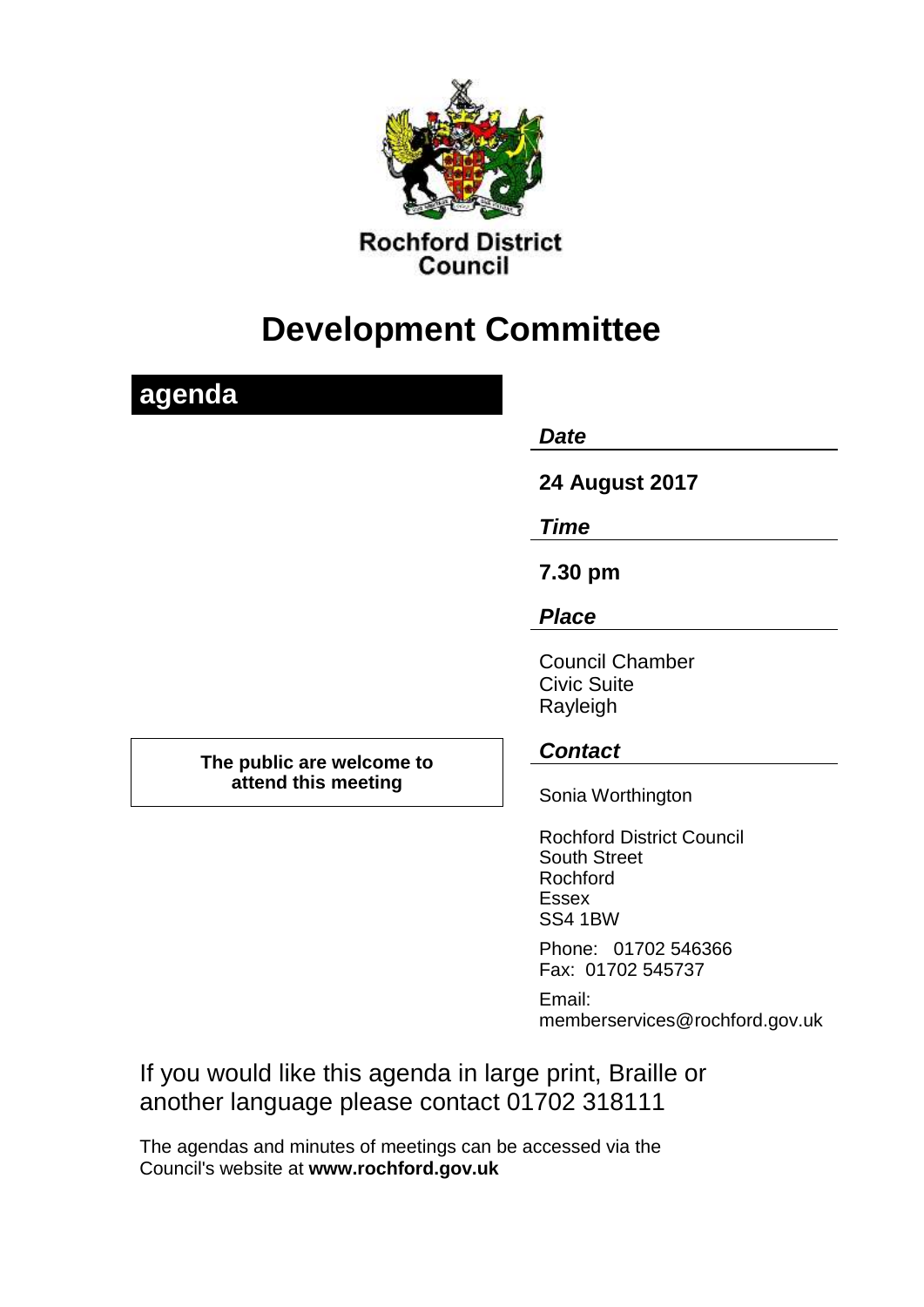#### **Members of the Development Committee**

Chairman: Cllr S P Smith Vice-Chairman: Cllr Mrs L Shaw

Cllr J D Griffin Cllr J E Newport Cllr N J Hookway Cllr M J Steptoe Cllr Mrs D Hoy Cllr S A Wilson Cllr D Merrick Cllr A L Williams Cllr R Milne

Cllr C I Black Cllr T E Mountain

### **Terms of Reference**

To exercise the Council's functions in relation to:-

 Town & Country Planning and Development Control as specified in Schedule 1 to the Local Authorities (Functions and Responsibilities) (England) Regulations 2000 (as amended)

### **The Council's residents are at the heart of everything we do.**

#### **The Council's priorities are:-**

- To become financially self-sufficient
- Early intervention
- To maximise our assets
- To enable communities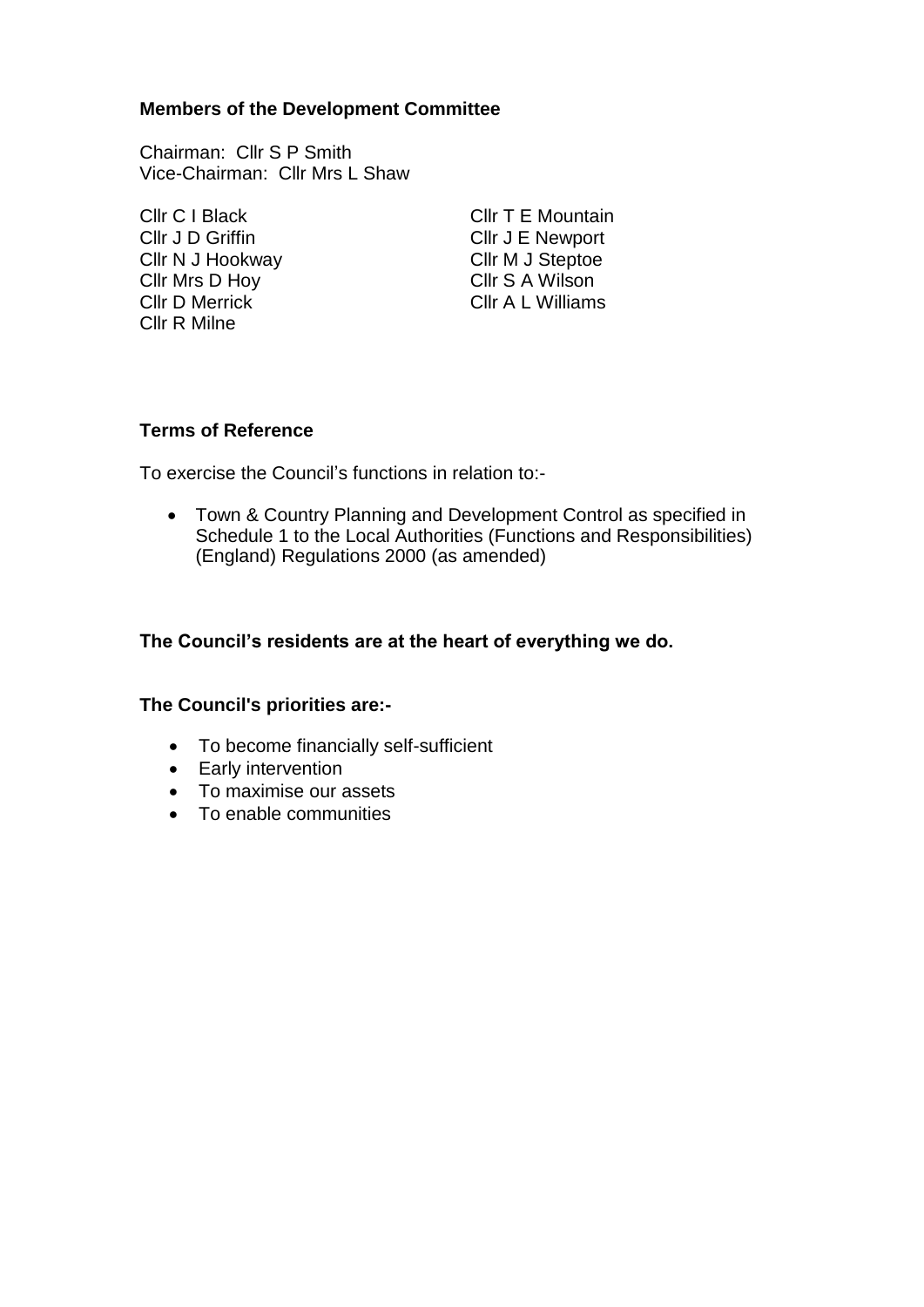| <b>Emergency evacuation announcement</b> | Page No |
|------------------------------------------|---------|
|------------------------------------------|---------|

**1** 1**Apologies for Absence**

### **2 Substitute Members**

- **3 Non Members Attending**
- **4 2Minutes of the Meeting held on 20 July 2017**
- **5 3To Receive Declarations of Interest**

#### **6 17/00494/COU – Council Offices 17 South Street, Rochford**  $6.1 - 6.6$

To consider an application for the change of use to a Mixed Use for B1 (Business Office) and Use for Conferencing, Weddings and Special Events, e.g. Supernatural Evenings and Garden Parties.

#### **7 17/00495/LBC – Council Offices 17 South Street, Rochford**  $7.1 - 7.6$

To consider an application for the change of use of No. 17 South Street to a Mixed Use for B1 (Business Office) and Use for Conferencing, Weddings and Special Events, e.g. Supernatural Evenings and Garden Parties.

#### **8 17/00661/FUL – 8 Harrow Close, Hawkwell**  $8.1 - 8.5$

To consider a planning application to provide flat roofed connecting link between existing front dormers.